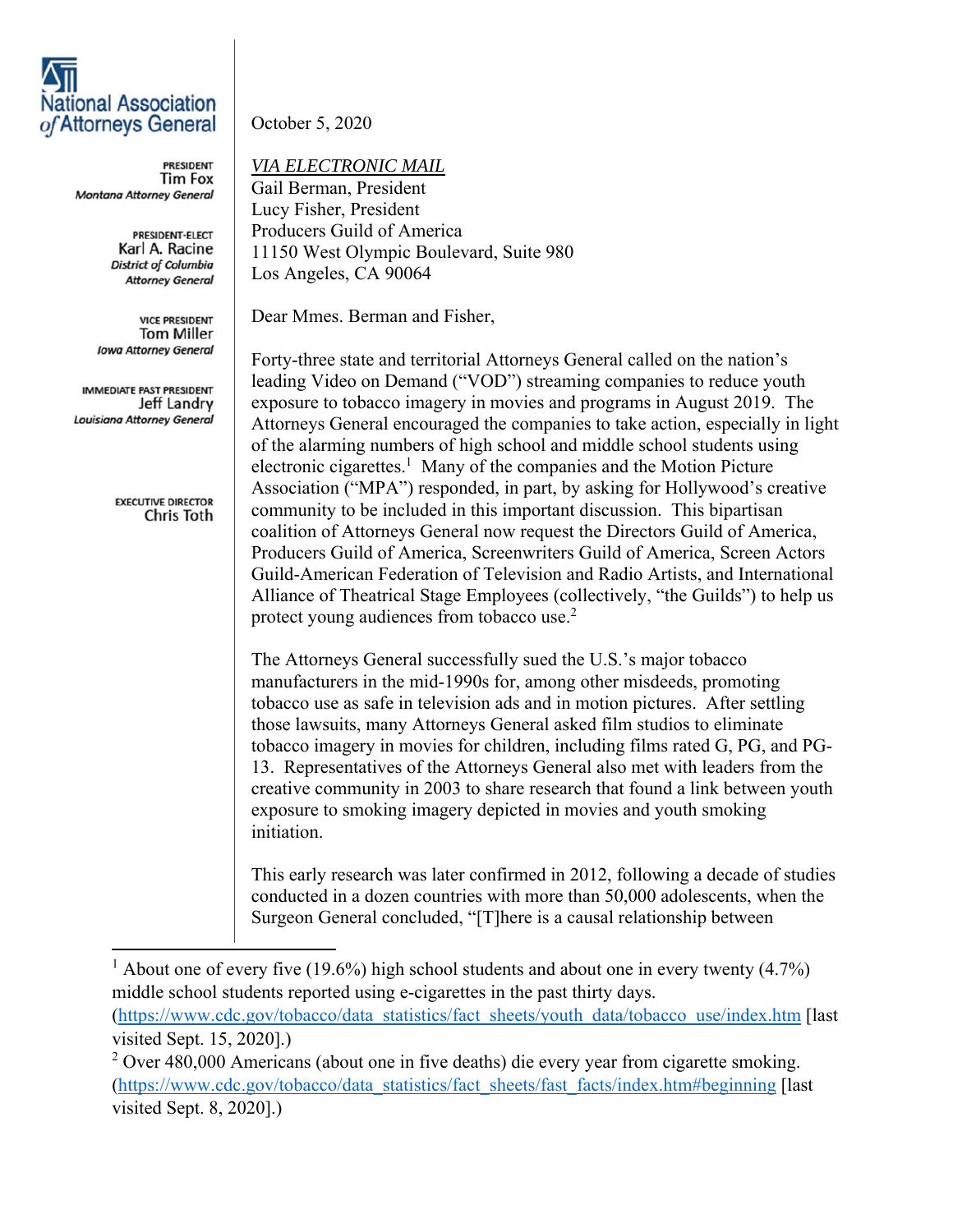Letter to Producers Guild of America October 5, 2020 Page 2 of 6

depictions of smoking in the movies and the initiation of smoking among young people."<sup>3</sup> A 2020 study by Truth Initiative now shows youth and young adults who watch episodic programs with tobacco imagery via streaming, cable, and broadcast television are significantly more likely to initiate vaping than those who are not exposed to tobacco imagery on those media. In fact, even those with low levels of exposure were more than twice as likely to start using e-cigarettes, and those with high exposure were over three times more likely.<sup>4</sup> Previous studies by Truth Initiative found higher percentages of tobacco imagery in streamed original programs that are popular with youth during the 2015-2016 and 2016-2017 seasons than on broadcast television.<sup>5</sup> Compounding these findings, many American children are now consuming more media while at home, as a result of the COVID-19 pandemic.<sup>6</sup>

In the race to launch new platforms, provide more content, and capture audiences, many streaming companies failed to consider the impact that easy access to movies and programs with tobacco imagery has upon children. The MPA ratings system and TV Parental Guidelines, that were designed to shield youth from mature content in theaters and on broadcast television, provide little protection in the world of VOD streaming. With no industry-wide safeguards in place, children can more easily view mature content, including streaming PG-13, TV-14, R, and TV-MA-rated movies and programs with tobacco imagery.

We ask the Guilds to use their collective influence to persuade members of the creative community to depict tobacco imagery responsibly, while still supporting artistic freedoms. We also ask the Guilds to encourage streaming companies to adopt best practices that navigate youth audiences away from movies and shows with tobacco imagery. Among these practices, we have proposed banning tobacco imagery in all future, original youth-rated or youth-targeted content, with limited exceptions.<sup>7</sup> We have also asked streaming companies to recommend and promote

<sup>3</sup> U.S. Department of Health and Human Services, *Preventing Tobacco Use Among Youth and Young Adults: A Report of the Surgeon General.* Rockville, MD*,* 2012, at 602.

<sup>&</sup>lt;sup>4</sup> Morgane Bennett, et al., *Exposure to Tobacco Content in Episodic Programs and Tobacco and E-Cigarette Initiation*, Preventive Medicine, https://doi.org/10.1016/j.ypmed.2020.106169, Aug. 1, 2020, at 3.

<sup>5</sup> Truth Initiative, *While You Were Streaming: Smoking on Demand – A Surge in Tobacco Imagery is Putting Youth at Risk*, June 2019, at 4.

<sup>&</sup>lt;sup>6</sup> The Nielsen Company reported a 55% increase in VOD streaming.

<sup>(</sup>https://www.nielsen.com/us/en/insights/article/2020/connected-tv-usage-remains-above-precovid-19-levels-as-traditional-tv-viewing-normalizes/ [last visited Sept. 8, 2020].

 $<sup>7</sup>$  As exceptions, youth rated content may 1) depict historical figures who actually used tobacco</sup> or 2) clearly show the negative health effects of tobacco use. All other content with tobacco imagery should be rated TV-MA, R, or a higher designation.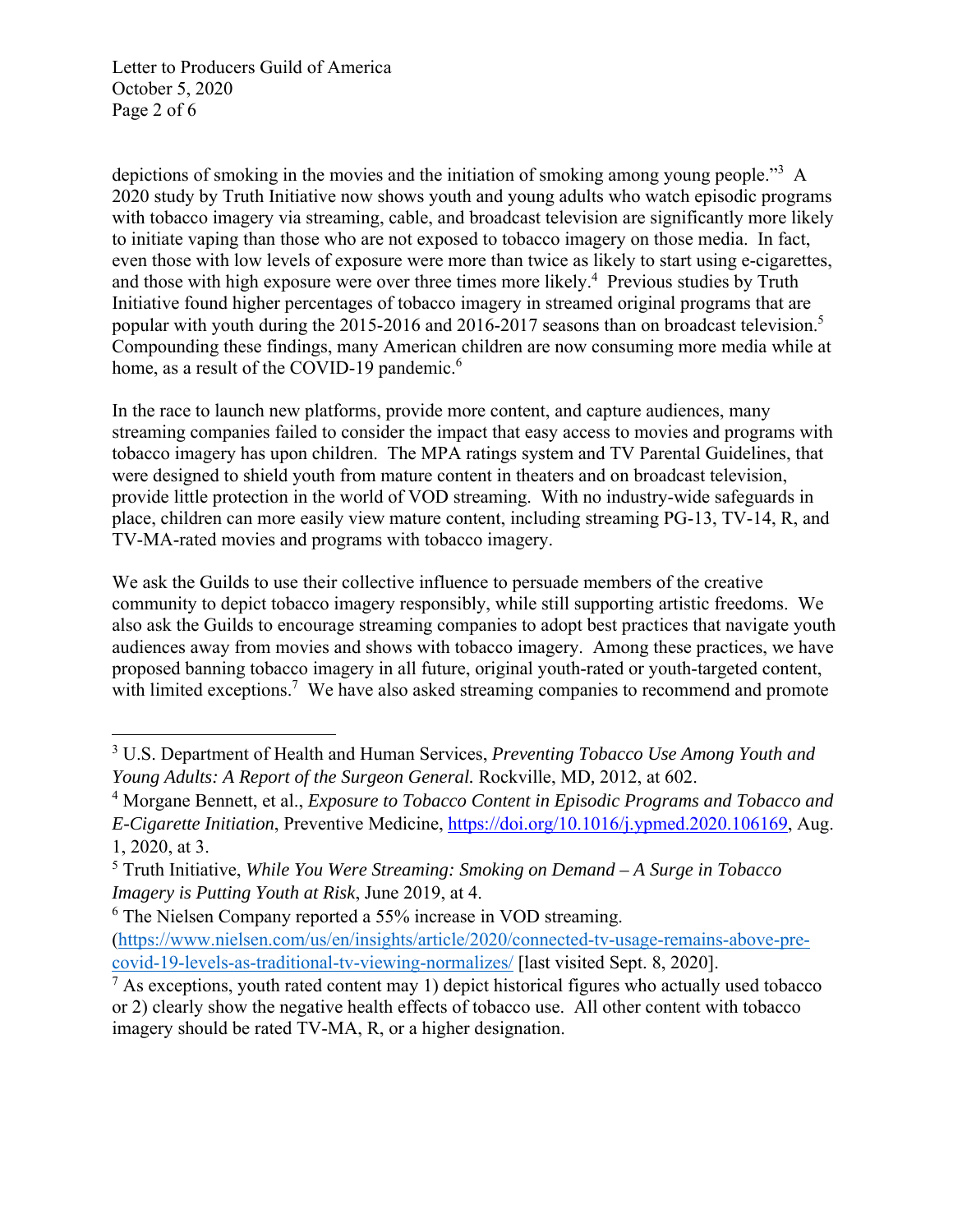Letter to Producers Guild of America October 5, 2020 Page 3 of 6

only tobacco-free titles for children and families. We have challenged the companies to mitigate the historic and cumulative impact of watching tobacco imagery in movies and programs by running strong anti-tobacco spots, especially before videos with smoking or vaping. In addition, we have encouraged the companies to display prominent and forceful tobacco warnings before content with tobacco imagery and to offer effective parental controls, so families may be empowered to choose smoke-free content.

The Guilds' assistance and support is critical to implementing these changes and stopping the renormalization and glamorization of tobacco use. We look forward to opening discussions with you about ways the creative community can protect children, while maintaining artistic integrity. Please respond to Michael Hering, Director and Chief Counsel, National Association of Attorneys General Center for Tobacco and Public Health, at mhering@naag.org or (202) 326- 6023, by October 30, 2020, with the name and title of a contact person within your organization with whom we can speak regarding this important matter. Thank you for your attention to this critical issue.

Sincerely,

Xavier Becerra Douglas Peterson California Attorney General Nebraska Attorney General

Clyde "Ed" Sniffen, Jr. Acting Alaska Attorney General

Weise

Phil Weiser Colorado Attorney General

Widop

Leslie Rutledge Arkansas Attorney General

William Tong Connecticut Attorney General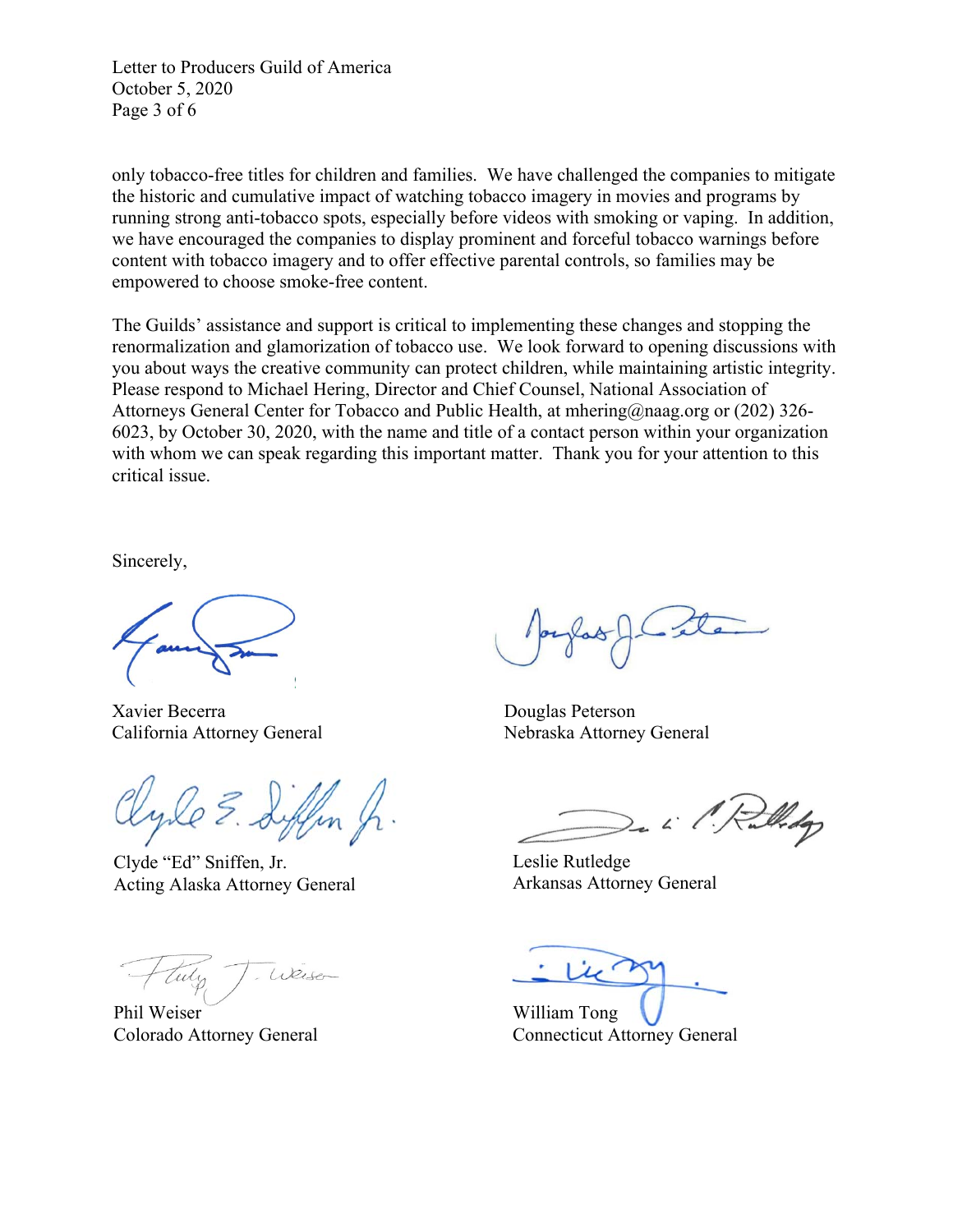Letter to Producers Guild of America October 5, 2020 Page 4 of 6

athleen Carnings

Kathleen Jennings Delaware Attorney General

Leevin Taitano Camacho Guam Attorney General

Clare E. Connors Hawaii Attorney General

 $\leftarrow \mathbb{Z}$ 

Kwame Raoul Illinois Attorney General

ent Schmit

Derek Schmidt Kansas Attorney General

j

Jeff Landry Louisiana Attorney General

 $Bia - E$  feel

Brian Frosh Maryland Attorney General

Karl-A. Racine District of Columbia Attorney General

M. VV Ashley Moody

Florida Attorney General

warnd

Lawrence Wasden Idaho Attorney General

Tom Nilley

Tom Miller Iowa Attorney General

Daniel Cameron Kentucky Attorney General

aron M. Frey

Aaron M. Frey Maine Attorney General

 $\mathcal{N}_{\mathcal{L}}$ 

Maura Healey Massachusetts Attorney General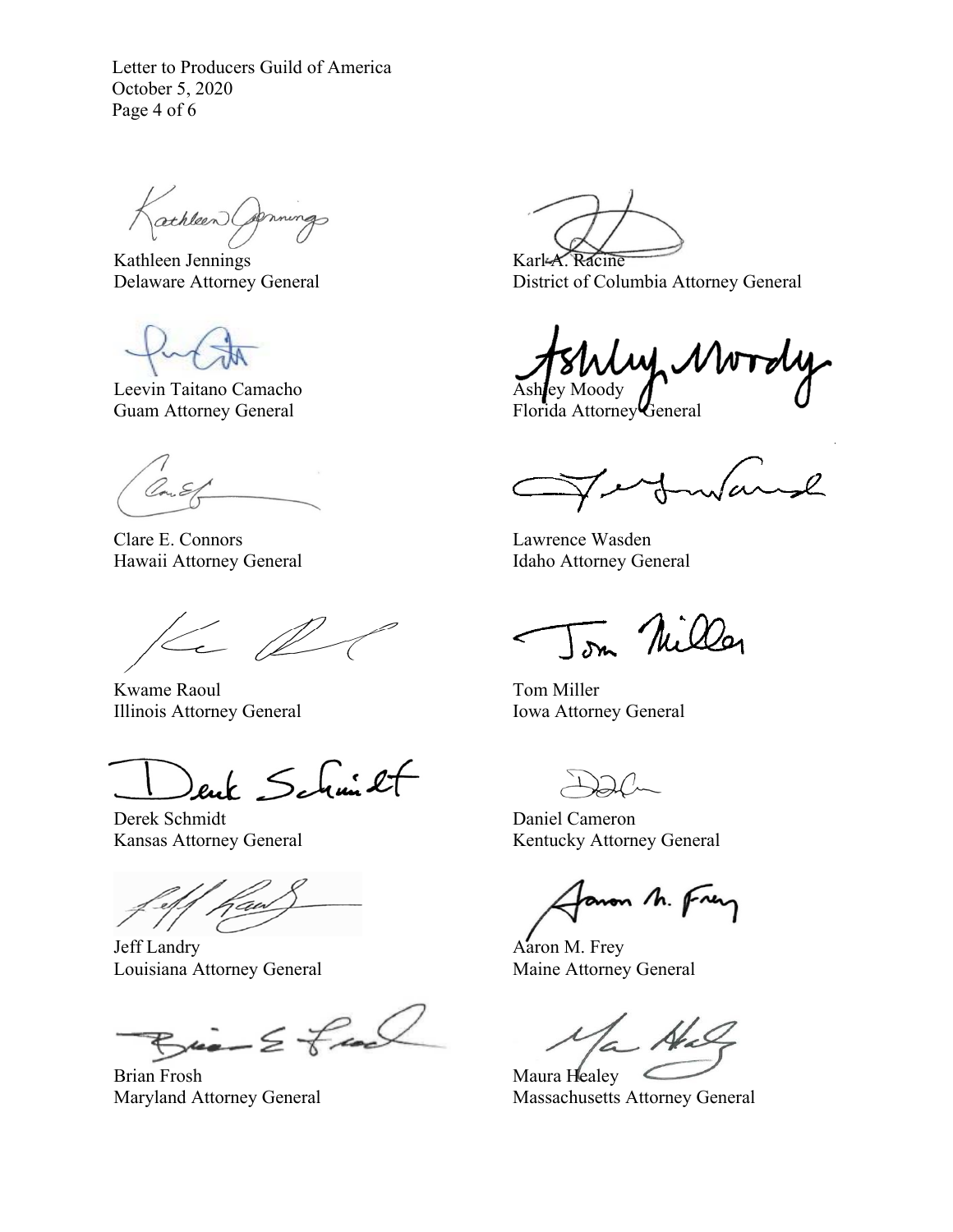Letter to Producers Guild of America October 5, 2020 Page 5 of 6

Dana Wessel

Dana Nessel Michigan Attorney General

Tim Fox Montana Attorney General

Gordon MacDonald New Hampshire Attorney General

for be

Hector Balderas New Mexico Attorney General

lad Stán

Josh Stein North Carolina Attorney General

Dave Yost

Dave Yost Ohio Attorney General

eithellis or

Keith Ellison Minnesota Attorney General

Aaron D. Ford Nevada Attorney General

Gurbir S. Grewal New Jersey Attorney General

LettiA JAmes

Letitia James New York Attorney General

Messenpanterson

Edward Manibusan Northern Mariana Islands Attorney General

Mike Hunter

Oklahoma Attorney General